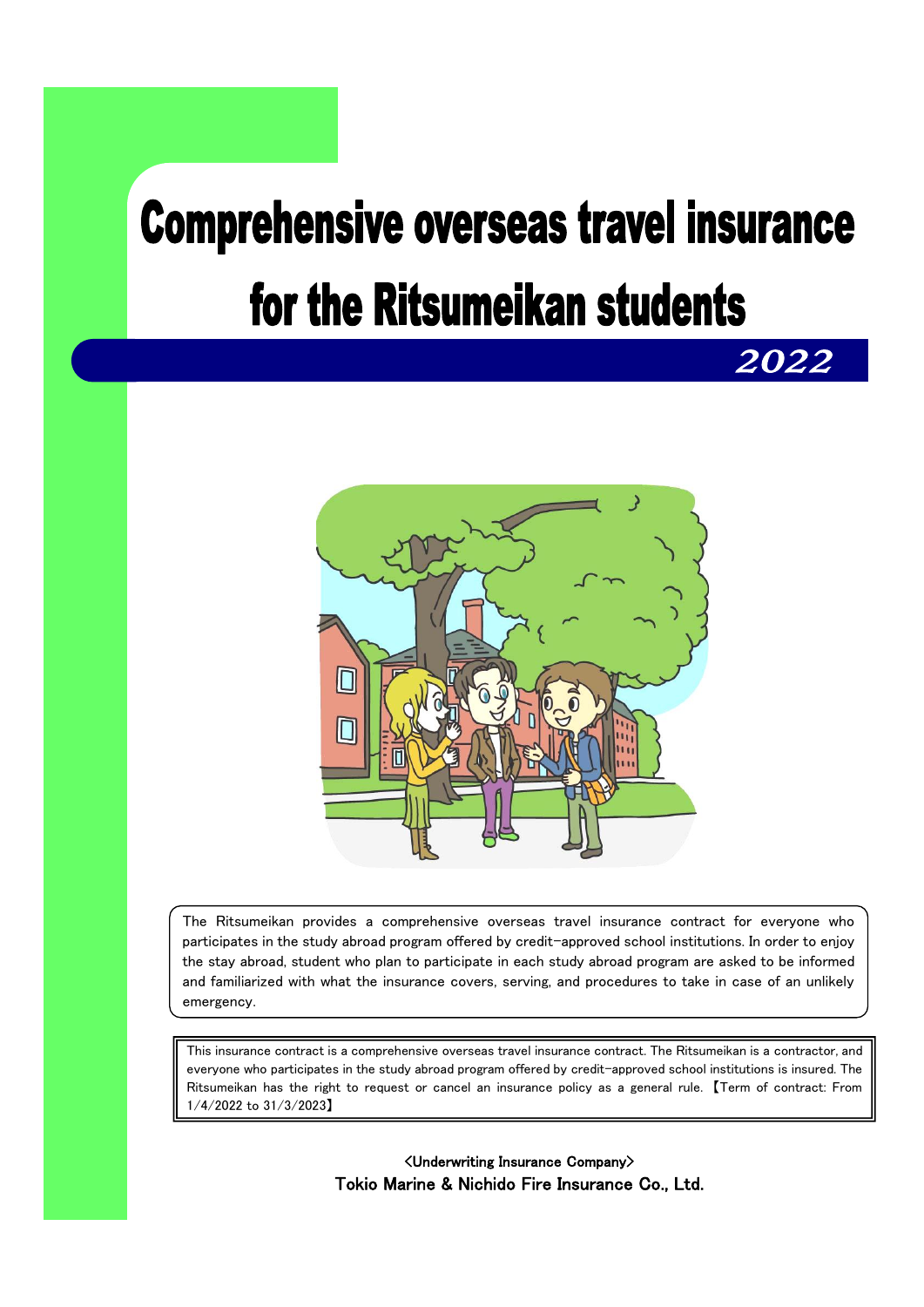### 1. Insurance Coverage and policy Amount

(1)Insured period : Within 31days.

| Coverage                                                           | Plan S       | Plan A ※1    | Plan B ※2    |
|--------------------------------------------------------------------|--------------|--------------|--------------|
| Injury Death                                                       | ¥30,000,000  | ¥40,000,000  | ¥50,000,000  |
| Injury Permanent Disability                                        | ¥30,000,000  | ¥40,000,000  | ¥50,000,000  |
| Medical and Rescuer's Expenses                                     | Limitless    | Limitless    | Limitless    |
| Emergency Medical Treatment concerning Illness and Rescue Expenses | ¥3,000,000   | ¥3,000,000   | ¥3,000,000   |
| Sickness Death                                                     | ¥10,000,000  | ¥20,000,000  | ¥30,000,000  |
| Personal Liability                                                 | ¥100,000,000 | ¥100,000,000 | ¥100,000,000 |
| Personal Belongings                                                | ¥500,000     | ¥500,000     | ¥500,000     |
| <b>Baggage Delay</b>                                               | ¥30,000      | ¥30,000      | ¥30,000      |
| <b>Flight Delay</b>                                                | ★            | ★            | ★            |
| Alteration Expenses $\frac{1}{2}$ 3                                | ¥300,000     | ¥300,000     | ¥300,000     |

(2)Insured period : Over 31 days, Within 3 months

| Coverage                                           | Plan S       | Plan A ※1    | Plan B ※2    |
|----------------------------------------------------|--------------|--------------|--------------|
| Injury Death                                       | ¥30,000,000  | ¥40,000,000  | ¥50,000,000  |
| Injury Permanent Disability                        | ¥30,000,000  | ¥40,000,000  | ¥50,000,000  |
| Medical and Rescuer's Expenses                     | Limitless    | Limitless    | Limitless    |
| Sickness Death                                     | ¥10,000,000  | ¥20,000,000  | ¥30,000,000  |
| <b>Liability for Students</b>                      | ¥100,000,000 | ¥100,000,000 | ¥100,000,000 |
| Household Goods & Personal Belongings for Students | ¥500,000     | ¥500.000     | ¥500,000     |
| Baggage Delay                                      | ¥30,000      | ¥30,000      | ¥30,000      |
| <b>Flight Delay</b>                                | ★            | ★            | ★            |
| Alteration Expenses $\frac{1}{2}$ 3                | ¥300,000     | ¥300.000     | ¥300,000     |

(3)Insured period : Over 3 months.

| Coverage                                           | <b>Plan S</b> | Plan A ※1    | Plan B ※2    |
|----------------------------------------------------|---------------|--------------|--------------|
| Injury Death                                       | ¥30,000,000   | ¥40,000,000  | ¥50,000,000  |
| Injury Permanent Disability                        | ¥30,000,000   | ¥40,000,000  | ¥50,000,000  |
| Medical and Rescuer's Expenses                     | Limitless     | Limitless    | Limitless    |
| Sickness Death                                     | ¥10,000,000   | ¥20,000,000  | ¥30,000,000  |
| <b>Liability for Students</b>                      | ¥100,000,000  | ¥100,000,000 | ¥100,000,000 |
| Household Goods & Personal Belongings for Students | ¥500,000      | ¥500,000     | ¥500,000     |
| <b>Baggage Delay</b>                               | ¥30,000       | ¥30,000      | ¥30,000      |
| <b>Flight Delay</b>                                |               |              |              |

※1 "Plan A" consists of "Plan S" and additional compensation.

※2 "Plan B" consists of "Plan S" and additional compensation.

※3 This insurance covers the cost of returning to Japan if you cancel your study abroad during the insurance period. We will not compensate you for any expenses related to the cancellation of your study abroad program prior to departure.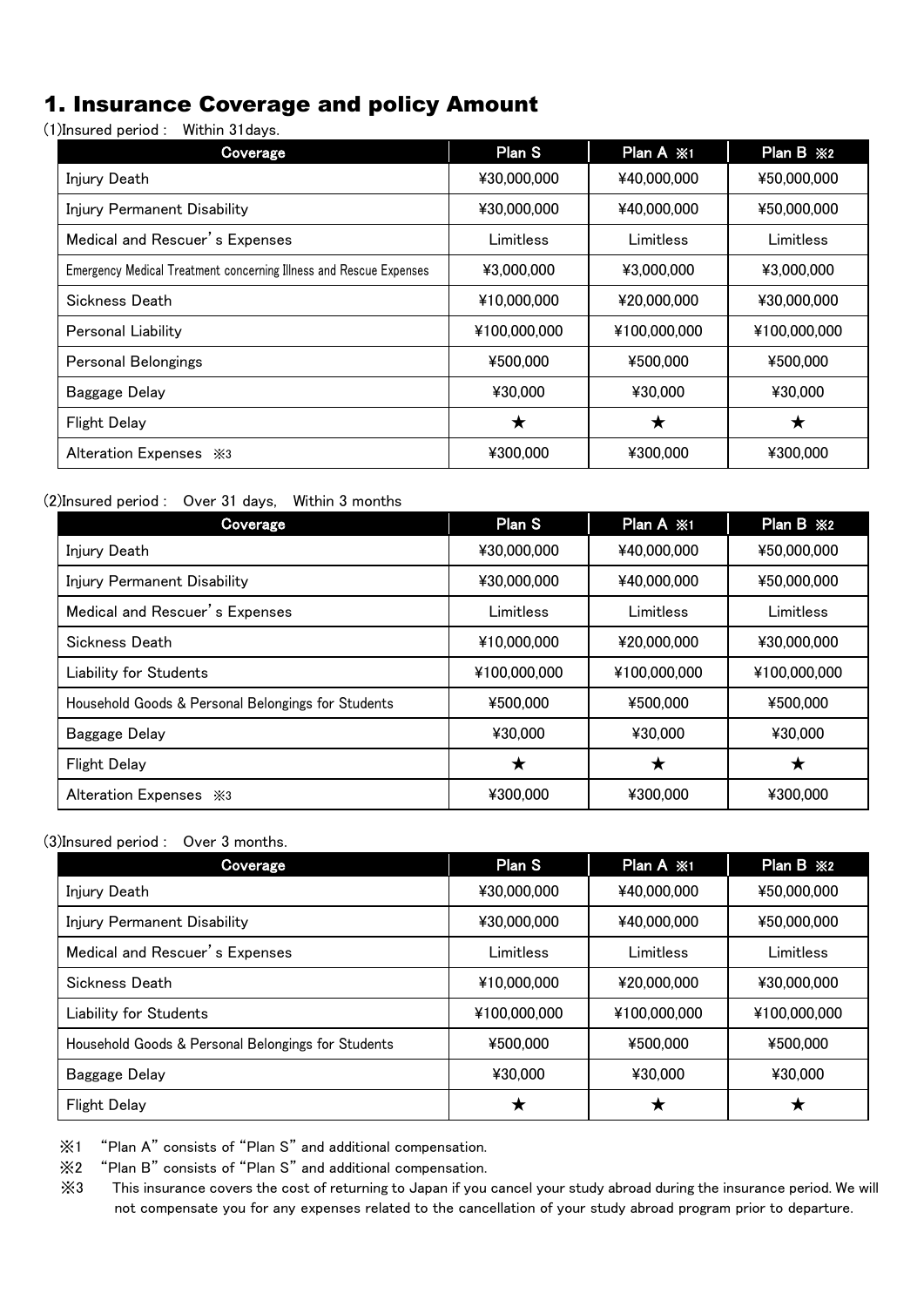### ★Flight Delay

In the case of one accident, if the insured pays the expenses corresponding to (a) to (c) in the table below, the higher amount of the payment will be paid.

|   | Expenses incurred by the insured                                                 | Payment |
|---|----------------------------------------------------------------------------------|---------|
| а | Accommodation charges                                                            | ¥30,000 |
|   | Transportation expenses* or fees for cancellation of services at the destination | ¥10.000 |
|   | Meal expense                                                                     | ¥5.000  |

\*It is the cost of using other means of transportation to replace the aircraft.

※An unlimited amount of medical relief expense insurance is an unlimited amount of payment for one injury, illness or accident. It does not provide lifetime coverage for medical relief costs.

### 2. Applicable in the Following Instances (As an example)

### Medical and Rescuer's Expenses

In case you need medical treatment due to an injury or illness while traveling.

In case you have to stay in the hospital for more than 3 days due to an injury or illness, and you need a family member to come to you.

### Personal Liability/Liability for Students

In case you injure someone else or break someone else's property. (Notes)

- 1. Liability owed during employment or internship shall be excluded from coverage.
- 2. Personal liability towards the insured's family members or relatives, or liabilities to the owner for the destruction of articles entrusted to the insured are excluded from coverage.

### Personal Belongings/Household Goods & Personal Belongings for Students

In case you have been the victim of theft while traveling and your stolen items have not turned up.

In case of breaking a digital camera or other device by dropping it.

(Note)

- 1. Loss of personal belongings involving lost or mislaid articles (includes passport) are excluded from coverage.
- 2. The maximum indemnity paid for loss of personal belongings is ¥100,000 (total ¥50,000 for transportation vouchers) per article (1paid, 1set) .

### Baggage Delay

In case your checked baggage doesn't turn up and you bought your personal belongings.

### Flight Delay

In case you have to pay for hotel and meal expenses due to a delay in the departure of your scheduled flight.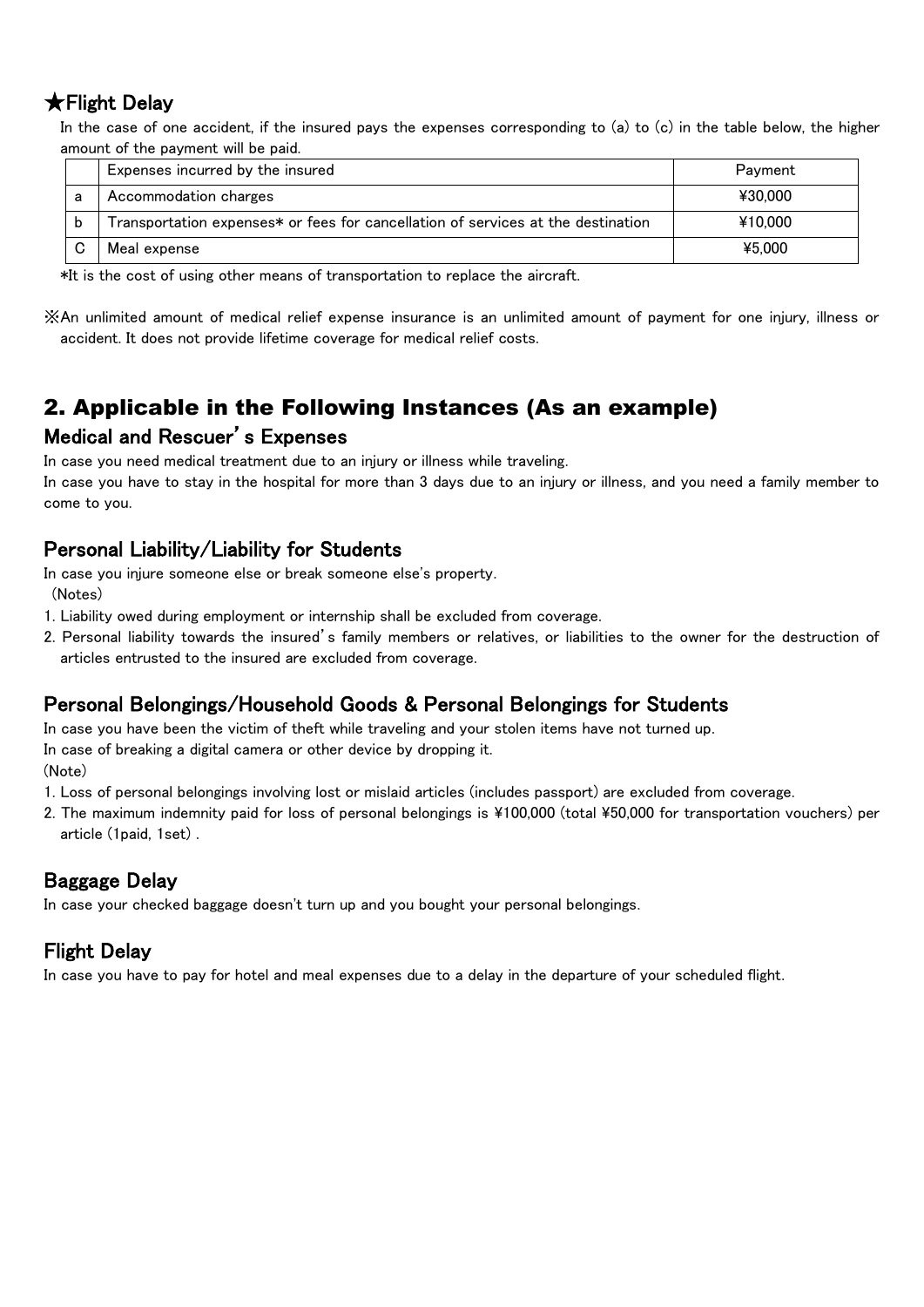## Compensation contents(Scope of insurance claims paid)

| Coverage                                           | Cases where claims are paid                                                                                                                                                                                                                                                                                                                                                                                                                                                                                                                                                                                                                                                                                                                                                                                                                                                                                                                                                                                                                                                                                                                                                                                                                                                                           | Amounts of insurance claims paid                                                                                                                                                                                                                                                                                                                                                                                                                                                                                                                                                                                                                                                                                                                                                                                                                                                                                                                                                                                                                                                                                                                                                                                                                                                                                                                                                                                                                                                                                                                                                                                                                                                | Cases where claims are not paid                                                                                                                                                                                                                                                                                                                                                                                                                                                                                                                                                                                                                                                                                                                                                                                             |
|----------------------------------------------------|-------------------------------------------------------------------------------------------------------------------------------------------------------------------------------------------------------------------------------------------------------------------------------------------------------------------------------------------------------------------------------------------------------------------------------------------------------------------------------------------------------------------------------------------------------------------------------------------------------------------------------------------------------------------------------------------------------------------------------------------------------------------------------------------------------------------------------------------------------------------------------------------------------------------------------------------------------------------------------------------------------------------------------------------------------------------------------------------------------------------------------------------------------------------------------------------------------------------------------------------------------------------------------------------------------|---------------------------------------------------------------------------------------------------------------------------------------------------------------------------------------------------------------------------------------------------------------------------------------------------------------------------------------------------------------------------------------------------------------------------------------------------------------------------------------------------------------------------------------------------------------------------------------------------------------------------------------------------------------------------------------------------------------------------------------------------------------------------------------------------------------------------------------------------------------------------------------------------------------------------------------------------------------------------------------------------------------------------------------------------------------------------------------------------------------------------------------------------------------------------------------------------------------------------------------------------------------------------------------------------------------------------------------------------------------------------------------------------------------------------------------------------------------------------------------------------------------------------------------------------------------------------------------------------------------------------------------------------------------------------------|-----------------------------------------------------------------------------------------------------------------------------------------------------------------------------------------------------------------------------------------------------------------------------------------------------------------------------------------------------------------------------------------------------------------------------------------------------------------------------------------------------------------------------------------------------------------------------------------------------------------------------------------------------------------------------------------------------------------------------------------------------------------------------------------------------------------------------|
| <b>Injury Death</b>                                | In cases where, in the course of overseas travel, the<br>insured sustains an injury resulting directly in the loss of<br>life within 180 days including the date of the accident<br>which is the cause of the injury,                                                                                                                                                                                                                                                                                                                                                                                                                                                                                                                                                                                                                                                                                                                                                                                                                                                                                                                                                                                                                                                                                 | The company shall pay the beneficiary of death benefits the<br>total of the insured amount of Injury Death as the insurance<br>claim for Injury Death.<br>Where the insured has already received compensation from<br>Injury Permanent Disability claimed on the same cause of injury<br>in which the claim for Injury Death is arising out of the amount<br>already paid will be deducted from the Injury Death insurance<br>proceeds.                                                                                                                                                                                                                                                                                                                                                                                                                                                                                                                                                                                                                                                                                                                                                                                                                                                                                                                                                                                                                                                                                                                                                                                                                                         | For example:<br>. Purposeful acts of the insurance policy<br>purchaser and/or insured; *A<br>. Purposeful act of the insurance beneficiary; *B<br>•War and other unrest (Note1); *C<br>. Exposure to radiation or radioactive contamination;<br>*D<br>. Driving without a license or under the influence of<br>alcohol and/or narcotics;                                                                                                                                                                                                                                                                                                                                                                                                                                                                                    |
| <b>Injury</b><br>Permanent<br><b>Disability</b>    | In cases where the insured sustains an injury during the<br>course of travel and, as a direct result, develops a physical<br>impediment within 180 days including the date of the<br>occurrence of an accident which caused the injury,                                                                                                                                                                                                                                                                                                                                                                                                                                                                                                                                                                                                                                                                                                                                                                                                                                                                                                                                                                                                                                                               | $4\% \sim 100\%$ of the Injury Permanent Disability Policy Amount<br>will be paid, depending upon the severity of the disability.                                                                                                                                                                                                                                                                                                                                                                                                                                                                                                                                                                                                                                                                                                                                                                                                                                                                                                                                                                                                                                                                                                                                                                                                                                                                                                                                                                                                                                                                                                                                               | • To be involved in a fight, suicide, or criminal act;<br>. Injury caused by brain disorder, mental unsoundness,<br>pregnancy, childbirth, or miscarriage;<br>. Whiplash and lower back pain without objective<br>symptoms; and<br>. Injury or illness predating commencement of travel or<br>developed after conclusion of travel.<br>Note1: Injury and/or death from terrorist attacks do<br>not apply under the collateral supplementary contract<br>partially amending the articles concerning disclaimer of<br>war risks.                                                                                                                                                                                                                                                                                              |
| <b>Medical and</b><br>Rescuer's<br><b>Expenses</b> | ◆Medical Expense<br>Where the insured receives medical treatment due to<br>injury from a randomly caused accident<br>Where the insured receives medical treatment from a<br>doctor due to an illness developed after commencement<br>of overseas travel, and receives treatment within 72<br>hours after conclusion of travel.<br>Where the insured receives medical treatment from a<br>doctor due to a specific infectious diseases (*1) infected<br>during overseas travel, and receives treatment within 30<br>days of the travel (counting the day of return).<br>*1 Specific infectious disease means a Class I, II, III, or IV<br>infectious disease as defined in Article 6 of the Act on<br>Prevention of Infectious Diseases and Medical Care for<br>Patients of Infectious Diseases, or a designated infectious<br>disease for which measures equivalent to those for Class I,<br>II, or III infectious diseases are taken by Cabinet Order, or<br>a new type coronavirus infection as defined in Article 7,<br>paragraph 3 of the same Act. The pathogen must be a<br>coronavirus of the genus Beta coronavirus and must be<br>newly reported by the People's Republic of China to the<br>World Health Organization in January 2020 as having the<br>ability to be transmitted to humans. | ◆Medical Expense<br>Compensation will be made for the following expenses from an<br>injury or illness, for the amount actually incurred and where the<br>insurance company determines reasonable. However, the<br>expense must be required within 180 days of the accident for<br>injury or the first examination for illness including the day of the<br>incident.<br>(1) Hospitalization and treatment expense paid to the doctor<br>and/or hospital (including emergency transfer costs and/or<br>hotel room charge in the event the hospital cannot be used<br>or stay in a hospital is directed by the doctor).<br>(2) Hiring and transportation costs of interpreter needed for<br>treatment<br>(3) Repair cost for prosthetic limbs (applies only in cases of<br>injury)<br>(4) Expenses required during hospitalization, such as; a)<br>communication expenses including international telephone<br>call, and b) daily paraphernalia. However, such expense per<br>injury or illness shall be limited to ¥50,000 for b) alone and<br>$4200,000$ for a) and b) total.<br>(5) After deviating from the planned trip schedule, transportation<br>and lodging expense necessary for returning to the originally<br>planned schedule, or in the alternative directly returning to<br>his/her home country (Expense avoided or refunded will be<br>deducted)<br>(6) Cost of medical certificate required for making an insurance<br>claim<br>(7) Cost of Sterilization when required to sterilize under law by<br>an official agency<br>Notest Expenses incurred for chiropractic, acupuncture and<br>more treatment is excluded from coverage and will not be<br>reimbursed. | ●Medical Expenses for Injury<br>In addition to the above mentioned $*A \sim *D$ , for<br>example:<br>. Driving without a license or under the influence of<br>alcohol and/or narcotics;<br>. To be involved in a fight, suicide, or criminal act;<br>. Whiplash and lower back pain without objective<br>symptoms; and<br>. Injury or illness predating commencement of travel or<br>developed after conclusion of travel.<br>●Medical Expenses for Sickness<br>In addition to the above mentioned $*A \sim *D$ , for<br>example:<br>· To be involved in a fight, suicide, or criminal act;<br>. Whiplash and lower back pain without objective<br>symptoms; and<br>· Injury caused by pregnancy, childbirth, or<br>miscarriage;<br>•Dental disease; and<br>· Illness predating commencement of travel (past<br>illnesses). |
|                                                    | ◆Rescuer's Expense<br>Where the insured while traveling abroad:<br>(1) is injured in an accident, and as a result dies within 180<br>days of the accident (counting the day of the accident,<br>and including those causing immediate death), or is<br>hospitalized for three or more days;<br>(2) dies from an illness<br>(3) dies from an illness contracted abroad within 30 days of<br>conclusion of travel, or is hospitalized for three or more<br>days (*2)<br>(4) the vessel in which he/she is boarded on become<br>distressed:<br>(5) cannot be determined as to his/her life or death<br>(expense incurred after the insured's safety has been<br>determined are excluded), or the necessity of an<br>emergency search and rescue activity has been<br>announced by a public entity such as the police<br>Applies only where treatment by the doctor<br>*2:<br>commences during travel.                                                                                                                                                                                                                                                                                                                                                                                                    | ◆Rescuer's Expense<br>The following expenses actually incurred by the insurance policy<br>purchaser, insured and/or relative of the insured may be<br>reimbursed as the insurance company determines it to be<br>reasonable. Compensation shall not exceed the Medical and<br>Rescue Expense policy limit per injury, illness, and/or accident.<br>(1) Search and rescue expense<br>(2) Transportation cost of the rescuer, such as roundtrip airfare<br>to the local scene (up to three rescuers)<br>(3) Lodging such as hotel room charge of the rescuer(s) (up to<br>three rescuers; 14 days maximum per rescuer)<br>(4) Overseas travel procedure costs and local petty charges of<br>the rescuer (up to ¥200,000 total)<br>(5) Costs for the repatriation of remains (*3)<br>(6) Corpus handling fee (up to ¥1,000,000)<br>*3: Expenses avoided, refunded or those reimbursed separately<br>through injury and illness expenses will be deducted from<br>compensation.                                                                                                                                                                                                                                                                                                                                                                                                                                                                                                                                                                                                                                                                                                     | ●Rescuer's Expense<br>In addition to the above mentioned $*A \sim *D$ , for<br>example:<br>• To be involved in a fight, suicide (excluding where the<br>insured is dead), or criminal act;<br>. Whiplash and lower back pain without objective<br>symptoms;<br>. Hospitalization due to injury caused by<br>pregnancy, childbirth, or miscarriage:<br>· Hospitalization due to dental disease; and<br>. Hospitalization due to an accident caused by driving<br>without a license or under the influence of alcohol<br>and/or narcotics.                                                                                                                                                                                                                                                                                    |
| <b>Sickness</b><br>Death                           | Where the insured:<br>(1) dies from an illness while traveling abroad(<br>(2) is diagnosed by a doctor within 72 hours of conclusion<br>of travel of a illness developed after commencement of<br>overseas travel, and subsequently the insured dies within<br>30 days (counting the day of return). (However, coverage<br>for illness developed after conclusion of travel is limited to<br>those which have a cause developed during travel.)<br>(3) dies within 30 days after conclusion of travel (counting<br>the day or return) due to a specified disease (same types<br>as Medical and Rescue's Expenses) contracted while<br>traveling abroad.                                                                                                                                                                                                                                                                                                                                                                                                                                                                                                                                                                                                                                               | The proceeds from Sickness Death insurance shall be paid in full<br>to the insured's heir at law.                                                                                                                                                                                                                                                                                                                                                                                                                                                                                                                                                                                                                                                                                                                                                                                                                                                                                                                                                                                                                                                                                                                                                                                                                                                                                                                                                                                                                                                                                                                                                                               | In addition to the above mentioned $*A \sim *D$ , for<br>example:<br>• To be involved in a fight, suicide, or criminal act<br>. Injury caused by pregnancy, childbirth, or<br>miscarriage<br>•Dental disease                                                                                                                                                                                                                                                                                                                                                                                                                                                                                                                                                                                                                |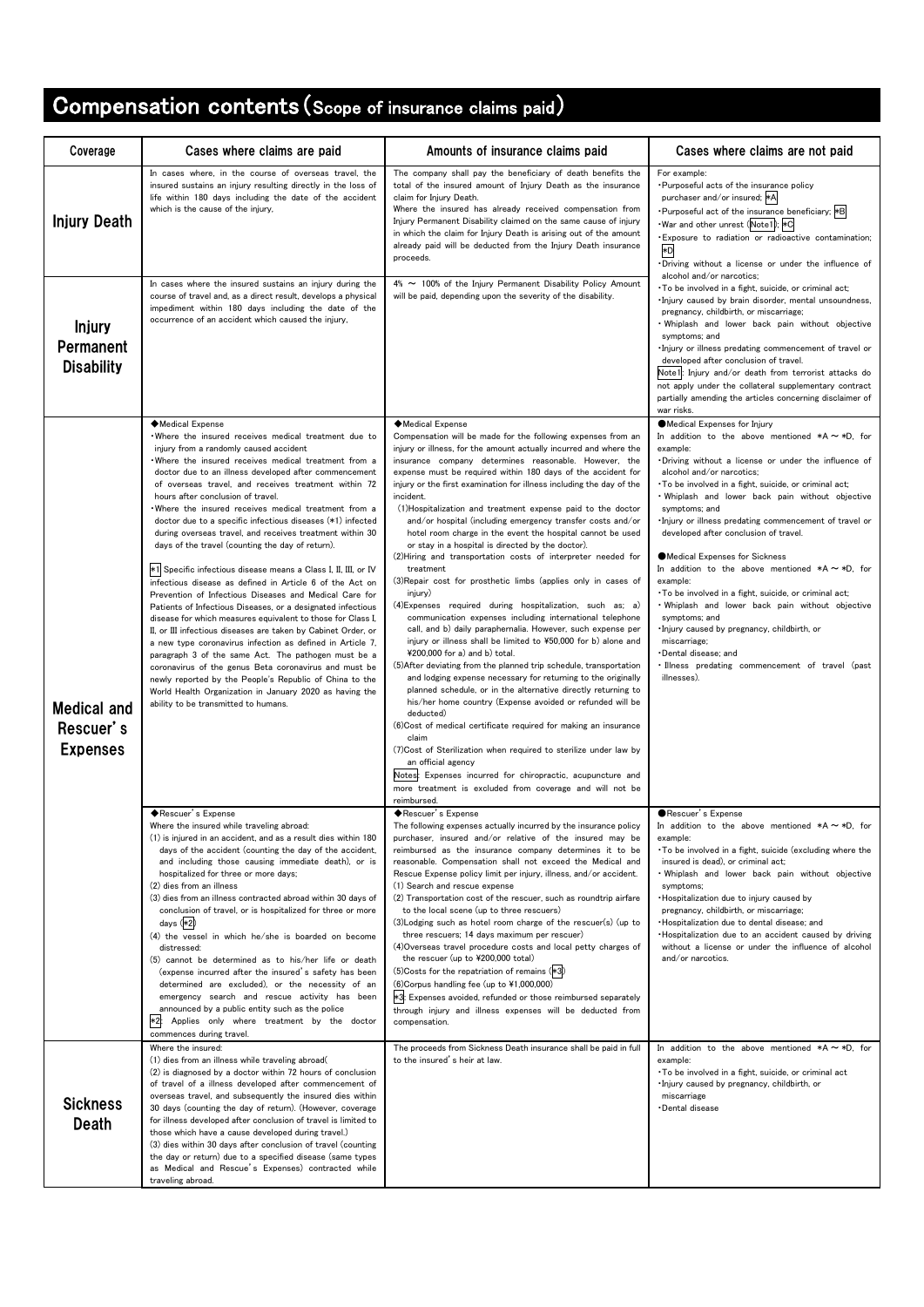# Compensation contents(Scope of insurance claims paid)

| Coverage                                                                     | Cases where claims are paid                                                                                                                                                                                                                                                                                                                                                                                                                                                                                                                                                                                                                                                                                                                                                                                                                                                                                                                                                                                                                                                                                                                                                                                                                                                                                                                                                                                                                                                                                                                                                                                                                                                                       | Amounts of insurance claims paid                                                                                                                                                                                                                                                                                                                                                                                                                                                                                                                                                                                                                                                                                                                                                                                                                                                                                                                                                                                                                                                                                                                                             | Cases where claims are not paid                                                                                                                                                                                                                                                                                                                                                                                                                                                                                                                                                                                                                                                                                                                                                                                                                                                                                                                                                                                  |
|------------------------------------------------------------------------------|---------------------------------------------------------------------------------------------------------------------------------------------------------------------------------------------------------------------------------------------------------------------------------------------------------------------------------------------------------------------------------------------------------------------------------------------------------------------------------------------------------------------------------------------------------------------------------------------------------------------------------------------------------------------------------------------------------------------------------------------------------------------------------------------------------------------------------------------------------------------------------------------------------------------------------------------------------------------------------------------------------------------------------------------------------------------------------------------------------------------------------------------------------------------------------------------------------------------------------------------------------------------------------------------------------------------------------------------------------------------------------------------------------------------------------------------------------------------------------------------------------------------------------------------------------------------------------------------------------------------------------------------------------------------------------------------------|------------------------------------------------------------------------------------------------------------------------------------------------------------------------------------------------------------------------------------------------------------------------------------------------------------------------------------------------------------------------------------------------------------------------------------------------------------------------------------------------------------------------------------------------------------------------------------------------------------------------------------------------------------------------------------------------------------------------------------------------------------------------------------------------------------------------------------------------------------------------------------------------------------------------------------------------------------------------------------------------------------------------------------------------------------------------------------------------------------------------------------------------------------------------------|------------------------------------------------------------------------------------------------------------------------------------------------------------------------------------------------------------------------------------------------------------------------------------------------------------------------------------------------------------------------------------------------------------------------------------------------------------------------------------------------------------------------------------------------------------------------------------------------------------------------------------------------------------------------------------------------------------------------------------------------------------------------------------------------------------------------------------------------------------------------------------------------------------------------------------------------------------------------------------------------------------------|
| Personal<br>Liability<br>(Insured period:<br>Within 31 days)                 | The Company shall pay insurance claims for liability in cases where, as a result of a fortuitous accident during the course of travel,<br>the insured is held legally liable for damages by giving a bodily injury to a third party or destroying or losing property belonging to a<br>third party.(*1)<br>Please contact the insurance company before admitting liability to all or part of an adverse indemnity claim.<br>In addition, legal fees, sue and labor abatement expenses, as well as emergency measure expenses will also be covered by<br>insurance. Situation where the insured is legally incompetent and the guardian or the like of the incompetent becomes legally<br>responsible will also be covered by insurance.<br>*1; Includes traveling items and living paraphernalia that the insurance policy purchaser or the insured directly leased from a rental<br>agency, hotel room and personal property inside the hotel room (including safety box and room key), and the room of the housing<br>facility and personal property within the room (excludes when the entire living quarter is leased).                                                                                                                                                                                                                                                                                                                                                                                                                                                                                                                                                                       | In addition to the above mentioned *A, *C, *D, for<br>example:<br>. Liability arising out of the course of duty<br>. Liability arising out of the ownership, use, and/or<br>management of an aircraft, marine vessel, vehicle,<br>and firearm (not including yachts, personal<br>watercrafts (jet-skis), golf-carts at golf courses,<br>and snowmobile used for leisure purposes);<br>. Liability owed to relatives.                                                                                                                                                                                                                                                                                                                                                                                                                                                                                                                                                                                                                                                                                                                                                         |                                                                                                                                                                                                                                                                                                                                                                                                                                                                                                                                                                                                                                                                                                                                                                                                                                                                                                                                                                                                                  |
| Personal<br><b>Belongings</b><br>(Insured period:<br>Within 31 days)         | The Company shall pay insurance claims for Personal Belongings (*2) in respect of loss or damage caused to the objects of<br>insurance as a result of a fortuitous accident caused during the insured's course of travel.<br>In cases where the amount of loss or damage caused to a piece, a pair or a couple of the objects of insurance exceed ¥100,000,<br>the Company shall regard their respective amounts of loss or damage as ¥100,000. In cases, however, where the objects of<br>insurance are tickets, etc., and where the total amount of loss or damage caused to such objects of insurance exceeds ¥50,000,<br>the Company shall regard the amount of loss of or damage to them to be ¥50,000.<br>The damage amount is the lesser of the repair cost or the purchase price minus depreciation, covering the renewal fee for driver<br>licenses, and re-issuance cost up to ¥50,000 for passports (only when incurred locally, including transportation and lodging).<br>The insured amount shall be the limit of payment during the period of insurance.<br>*2 Personal belongings means those items that the insured owns and carries on his/her person, not including cash, personal<br>checks, credit cards, commuter pass, contact lens, various documents, and sports gear such as those related to surfing.<br>Moreover, items within the housing facility (if living in a single home, then items on the property), and unaccompanied goods are<br>excluded from coverage.<br>Note:<br>Generally, claims for payment of insurance may only be made in Japan, and paid by Japanese yen. Therefore, we ask that<br>you bring back proof of the accident and the damage amount. | In addition to the above mentioned $*A \sim *D$ , for<br>example:<br>. Driving without a license or under the influence of<br>alcohol and/or narcotics:<br>Natural deterioration, rusting, discoloring, and insect<br>damage of personal belongings;<br>. Lost or mislaid personal belongings;<br>. Damage to equipment occurring while mountain<br>climbing, hand gliding, and the like;<br>Exterior wear only with no diminished function;<br>Distrainment and exercise of public authority such<br>as destruction (not including fire extinguishment,<br>evacuation measures, and breaking locks for<br>security inspection at airports and similar places).                                                                                                                                                                                                                                                                                                                                                                                                                                                                                                              |                                                                                                                                                                                                                                                                                                                                                                                                                                                                                                                                                                                                                                                                                                                                                                                                                                                                                                                                                                                                                  |
| <b>Baggage</b><br><b>Delay</b>                                               | At the departure or connection airport, in cases the aircraft<br>on which the insured is boarding did not depart within 6 hours<br>of the scheduled departure time, where the insured is forced to<br>purchase costs of needed necessity, daily necessities,<br>clothing, accessories within 96 hours of the scheduled<br>departure time due to non-delivery of baggage deposited with<br>airline companies.<br>At the connection or destination airport, where the insured is<br>forced to purchase costs of needed necessity, daily<br>necessities, clothing, accessories within 96 hours of the<br>arriving time due to non-delivery of baggage deposited with<br>airline companies within six hours after arriving.                                                                                                                                                                                                                                                                                                                                                                                                                                                                                                                                                                                                                                                                                                                                                                                                                                                                                                                                                                           | The company shall pay 30,000 yen (fixed amount) for one<br>accident.<br>Note: Generally, claims for payment of insurance may only<br>be made in Japan, and paid by Japanese yen. Therefore, we<br>ask that you bring back proof of the accident and the damage<br>amount.                                                                                                                                                                                                                                                                                                                                                                                                                                                                                                                                                                                                                                                                                                                                                                                                                                                                                                    | In addition to the above mentioned $*A \sim *D$ , for<br>example:<br>• To be involved in a fight, suicide, or criminal act<br>. Injury caused by pregnancy, childbirth, or<br>miscarriage<br>•Dental disease                                                                                                                                                                                                                                                                                                                                                                                                                                                                                                                                                                                                                                                                                                                                                                                                     |
| <b>Flight Delay</b>                                                          | (1) Where the aircraft planned to board by insured delays more<br>than six hours from the scheduled time of departure; or the<br>insured is unable to board the aircraft due to flight<br>cancellation, flight suspension, or negligent handling or<br>reservation by an airline carrier; or when an alternative flight<br>cannot be arranged within six hours of scheduled departure<br>due to a deviation of destination.<br>(2) Where the insured is unable to board an connection flight<br>due to cause such as delay of the aircraft that the insured<br>boarded, and an alternative flight cannot be arranged within six<br>hours of arrival to the connection airport.<br>Note: Generally, claims for payment of insurance may only<br>be made in Japan, and paid by Japanese yen. Therefore, we<br>ask that you bring back proof of the accident and the damage<br>amount.                                                                                                                                                                                                                                                                                                                                                                                                                                                                                                                                                                                                                                                                                                                                                                                                               | In the case of one accident, if the insured pays the expenses<br>corresponding to (a) to (c) in the table below, the higher<br>amount of the payment will be paid.<br>Expenses incurred by the insured<br>Payment<br>¥30,000<br>Accommodation charges<br>a<br>Transportation expenses* or fees for cancellation<br>¥10,000<br>of services at the destination<br>¥5.000<br>Meal expense<br>* It is the cost of using other means of transportation to<br>replace the aircraft.<br>Except for the costs associated with the cancellation of travel<br>services.<br>Left column (1) indicates the place of departure (or the place<br>of arrival if you deviate from the destination), and (2)<br>indicates only the expenses incurred at the connecting point.                                                                                                                                                                                                                                                                                                                                                                                                                 | In addition to the above mentioned $*A \sim *D$ , for<br>example:<br>Gross negligence or violation of the law by the<br>insurance policy purchaser and/or insured.<br>Gross negligence or violation of the law by the<br>insurance beneficiary<br>Earthquakes, volcanic eruption, or a tsunami caused<br>by such.                                                                                                                                                                                                                                                                                                                                                                                                                                                                                                                                                                                                                                                                                                |
| <b>Alteration</b><br><b>Expenses</b><br>(Insured period:<br>Within 3 months) | In cases where the insured cancels overseas travel on the wav<br>and go back to own country by the following reasons;<br>1) Death or critical condition of the insured, spouse of the<br>insured, relative within the third degree of relationship of the<br>insured<br>2)Hospitalization:<br>. Where the insured is hospitalized due to injury or illness,<br>. Where the spouse of the insured or the relatives within the<br>second degree of the insured is hospitalized more than 14<br>days due to injury or illness<br>3) Distress or missing of aircraft and ships which the insured<br>person is on board, or distress in mount climbing (*1)<br>4) The necessity of an emergency search and rescue activity<br>has been announced by a public entity such as the police<br>5) If the insured has suffered a million yen or more of damage<br>by fire, wind disaster, water disaster, etc to the building or<br>household goods to residents<br>6) Appear in court as a witness or appraiser<br>7) The following disaster in the voyage<br>. Earthquake or volcanic eruption, or, tsunami caused by these<br>•War, civil war, riots, terrorism<br>• Accident or fire of transportation and accommodation, etc.<br>. Issue of evacuation recommendations to the travel<br>destination<br>8) Infectious disease<br>• The isolation of instructions by the infectious diseases has<br>been issued from public office<br>· Foreign immigration regulations,<br>9) Evacuation instruction based on the Basic Act on Disaster<br><b>Control Measures</b><br>*1 The use of tools for mountain-climbing such as an ice axe,<br>climbing irons, climbing rope, and hammer                         | The company shall pay the following expenses that the<br>insurance policy purchaser, insured and/or the insured's heir<br>at law expended to the burden person of the expenses.(*2)<br>Planning travel<br>The number of days since the<br>X date of abruptly returned home = Insurance<br>Policy<br>claim(*4)<br>Amount(*3)<br>The number of days itinerary<br>Other than planning travel<br>· Expenses paid to travel companies, etc. For example,<br>cancellation fee, penalty fee, handling fee by travel<br>agency.(*4)<br>Travel expenses such as visa charges, vaccination<br>charges(*4)<br>*2The expenses that they should pay are included.<br>Expense refunded will be deducted<br>*3In case the insured amount exceeds the travel price, the<br>company regards the travel price as the insured amount.<br>*4In case the following expenses are higher, the company pays<br>the expense.<br>· Airfare for the return home<br>*Accommodation expenses in the return process(14 days<br>maximum. Any amount which the insured intended to bear<br>shall be deducted<br>· The actual costs such as international telephone charges,<br>etc. (up to $4200,000$ total) | . Purposeful acts of the insurance policy<br>purchaser and/or insured;<br>. To be involved in a fight, suicide, or criminal act;<br>. War and other unrest (Note1);<br>· Earthquakes, volcanic eruption, or a tsunami caused<br>in Japan<br>Exposure to radiation or radioactive contamination;<br>Hospitalization due to the following reasons<br>. Whiplash and lower back pain without objective<br>symptoms<br>·Injury caused by pregnancy, childbirth, or<br>miscarriage<br>•Dental disease<br>Death, critical condition, hospitalization due to the<br>following reasons<br>· Injury or sickness occurring while mountain<br>climbing*1, hand gliding, car race, trial run, steering<br>an airplane<br>In cases where the situation of the 9 items listed on<br>the left had occurred before contract procedure<br>Note1: Injury and/or death from terrorist attacks do<br>not apply under the collateral supplementary contract<br>partially amending the articles concerning disclaimer<br>of war risks. |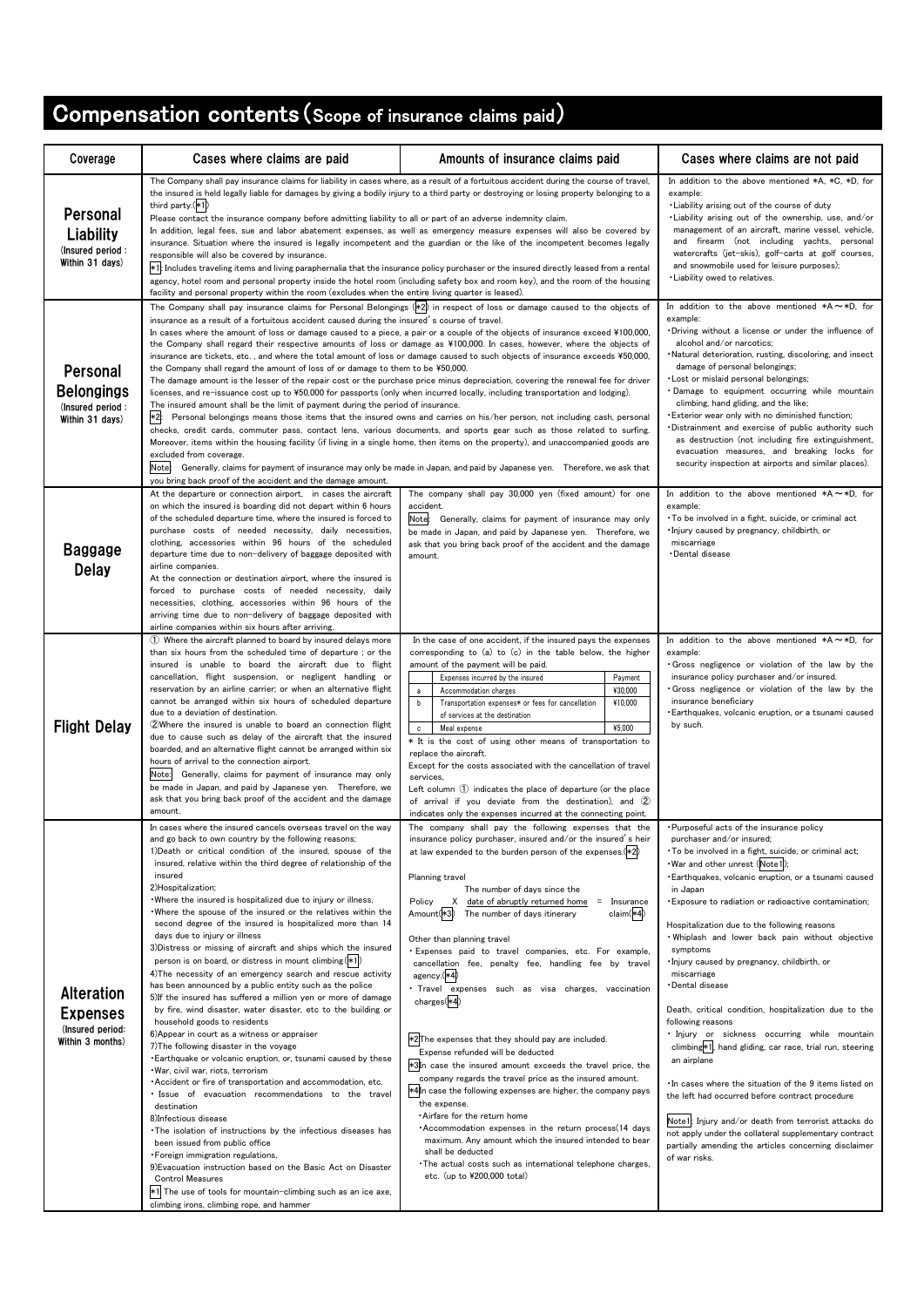# Compensation contents(Scope of insurance claims paid)

| Coverage                                                                                                                                                       | Cases where claims are paid                                                                                                                                                                                                                                                                                                                                                                                                                                                                                                                                                                                                                                                                                                                                                                                                                                                                                                                                                                                                                                                                                                                                                                                                                                                                                                                                                                                                                                                                                                                                                                                                      | Amounts of insurance claims paid                                                                                                                                                                                                                                                                                                                                                                                                                                                                                                                                                                                                                                                                                                                                                                                                                                                                                                                                                                                                                                                                   | Cases where claims are not paid                                                                                                                                                                                                                                                                                                                                                                                                                                                                                                                                                                                                                                                                                                                                                                                                                                                                                                                                                                                                                                                                                                                                                                                                                                                                                                                                                                                                                                                                                                                                                                                                                                                                                                                                                                                            |
|----------------------------------------------------------------------------------------------------------------------------------------------------------------|----------------------------------------------------------------------------------------------------------------------------------------------------------------------------------------------------------------------------------------------------------------------------------------------------------------------------------------------------------------------------------------------------------------------------------------------------------------------------------------------------------------------------------------------------------------------------------------------------------------------------------------------------------------------------------------------------------------------------------------------------------------------------------------------------------------------------------------------------------------------------------------------------------------------------------------------------------------------------------------------------------------------------------------------------------------------------------------------------------------------------------------------------------------------------------------------------------------------------------------------------------------------------------------------------------------------------------------------------------------------------------------------------------------------------------------------------------------------------------------------------------------------------------------------------------------------------------------------------------------------------------|----------------------------------------------------------------------------------------------------------------------------------------------------------------------------------------------------------------------------------------------------------------------------------------------------------------------------------------------------------------------------------------------------------------------------------------------------------------------------------------------------------------------------------------------------------------------------------------------------------------------------------------------------------------------------------------------------------------------------------------------------------------------------------------------------------------------------------------------------------------------------------------------------------------------------------------------------------------------------------------------------------------------------------------------------------------------------------------------------|----------------------------------------------------------------------------------------------------------------------------------------------------------------------------------------------------------------------------------------------------------------------------------------------------------------------------------------------------------------------------------------------------------------------------------------------------------------------------------------------------------------------------------------------------------------------------------------------------------------------------------------------------------------------------------------------------------------------------------------------------------------------------------------------------------------------------------------------------------------------------------------------------------------------------------------------------------------------------------------------------------------------------------------------------------------------------------------------------------------------------------------------------------------------------------------------------------------------------------------------------------------------------------------------------------------------------------------------------------------------------------------------------------------------------------------------------------------------------------------------------------------------------------------------------------------------------------------------------------------------------------------------------------------------------------------------------------------------------------------------------------------------------------------------------------------------------|
| <b>Emergency</b><br><b>Medical</b><br><b>Treatment</b><br>concerning<br>Illness and<br><b>Rescue</b><br><b>Expenses</b><br>(Insured period:<br>Within 31 days) | ◆Medical Expense<br>In cases where, as a direct result of an illness*A which had<br>manifested itself before the period of liability and of which the<br>insured had received treatment by a doctor of medicine, the<br>insured started receiving treatment by a doctor of medicine<br>because of a rapid aggravation*B of symptoms<br>◆Rescuer's Expense<br>In cases where, as a direct result of an illness*A which had<br>manifested itself before the period of liability and of which the<br>insured had received treatment by a doctor of medicine, the<br>insured is hospitalized for three or more days<br>∗A<br>not include illnesses resulting from the insured's<br>pregnancy, childbirth, premature birth, miscarriage or dental<br>treatment,<br>*B The term means change in symptoms which the insured<br>could not foresee occurring during the period of liability and<br>which was unavoidable even with the exercise of care needed<br>in the light pf principles generally accepted in society.                                                                                                                                                                                                                                                                                                                                                                                                                                                                                                                                                                                                               | ◆Medical Expense<br>Treatment expenses recognized as reasonable in the light of<br>principle<br>◆Rescuer's Expense<br>The following expenses actually incurred by the insurance<br>policy purchaser, insured and/or relative of the insured may be<br>reimbursed as the insurance company determines it to be<br>reasonable. generally accepted in society<br>For example,<br>*Transportation cost of the rescuer, such as roundtrip airfare<br>to the local scene (up to three rescuers)<br>*Lodging such as hotel room charge of the rescuer(s) (up to<br>three rescuers; 14 days maximum per rescuer)<br>Payment amount of insurance is ¥3,000,000 for medical<br>expense and rescure's expense total.<br>The Company shall pay insurance claims for necessary<br>expenses incurred by the insured within thirty days including<br>the date of commencing treatment by a doctor of medicine<br>within the period of liability until the time the person returns to<br>the domicile*C.<br>The term includes a hospital or clinic in the final<br>destination where the insured got hospitalized. | For example,<br>. The treatment of an illness prior to the<br>commencement of liability was started after<br>termination of the period of liability;<br>. The insured's purpose of travel is for treatment of<br>an illness caught prior to the commencement of<br>liability or for mitigation of symptoms; or<br>. It has been scheduled prior to the commencement of<br>liability(*) that the insured will receive treatment by a<br>doctor of medicine at a hospital or clinic at the<br>destination of travel.<br>(*) The term includes cases where the appointment<br>for consultation or hospitalization were already made.<br>. Expenses for the continual use of a dialyzer, artificial<br>cardiac valve, artificial anus, pace maker, artificial<br>anus, wheel-chair and other equipment, as well as<br>those for the continual injections of insulin or use of<br>other medicines;<br><b>Expenses for the continual use of insulin injections</b><br>and other medicines<br>. Expenses for physical treatment like hot spring<br>therapy and other medicines;<br>. Expenses for massage, acupressure, acupuncture,<br>moxibustion, judo-orthopedics, chiropractic or<br>ostheopathic treatment;<br>. Expenses for exercise therapy, rehabilitation and<br>other physical treatment of like kind intended for<br>recovery of functions;<br>. Expenses for the transplantation of organs, etc and<br>operations, etc. outside Japan similar to the<br>transplantation of organs, etc;<br>. Expenses for purchasing and adjusting eyeglasses,<br>contact lenses or hearing aids or having operations<br>for correcting myopia or other therapeutic eye<br>treatment;<br>. Expenses for transplantation of hair, plastic<br>operations for cosmetic purposes, etc.;<br>. Expenses for sterility treatment and other |
| <b>Liability for</b><br><b>Students</b><br>(Insured Period:<br>Over 31 Days)                                                                                   | The Company shall pay insurance claims for liability in cases where, as a result of a fortuitous accident due to he insured's daily<br>activities or through the use or ownership of the lodging/housing facility for the insured's study abroad during the insurance<br>period, the insured is held legally liable for damages by giving a bodily injury to a third party or destroying or losing property<br>belonging to a third party. (*5)<br>Please contact the insurance company before admitting liability to all or part of an adverse indemnity claim.<br>In addition, legal fees, sue and labor abatement expenses, as well as emergency measure expenses will also be covered by<br>insurance<br>Situation where the insured is legally incompetent and the guardian or the like of the incompetent becomes legally responsible will<br>also be covered by insurance.<br>*5. Includes traveling items and living paraphernalia that the insurance policy purchaser or the insured directly leased from a rental<br>agency, hotel room and personal property inside the hotel room (including safety box and room key), and housing facility (however,<br>limited to damage caused by fire, explosion, ruptures, and water leaks).                                                                                                                                                                                                                                                                                                                                                                                    |                                                                                                                                                                                                                                                                                                                                                                                                                                                                                                                                                                                                                                                                                                                                                                                                                                                                                                                                                                                                                                                                                                    | promotional means for pregnancy<br>. War and other unrest (Note1)<br>Exposure to radiation or radioactive contamination<br>·Purposeful acts of the insurance policy purchaser<br>and/or insured<br>. Liability arising out of the course of duty<br>. Liability arising out of the ownership, use, and/or<br>management of an aircraft, marine vessel, vehicle,<br>and firearm (not including yachts, personal<br>watercrafts (jet-skis), golf-carts at golf courses, and<br>snowmobile used for leisure purposes);<br>· Liability for goods on consignment<br>. Liability owed to relatives.                                                                                                                                                                                                                                                                                                                                                                                                                                                                                                                                                                                                                                                                                                                                                                                                                                                                                                                                                                                                                                                                                                                                                                                                                              |
| <b>Household</b><br>Goods &<br>Personal<br><b>Belongings</b><br>for<br><b>Students</b><br>(Insured period:<br>Over 31 days)                                    | The Company shall pay insurance claims for Household Goods & Personal Belongings (*6) in respect of loss or damage caused to<br>the objects of insurance as a result of a fortuitous accident caused during the insured's course of travel.<br>In cases where the amount of loss or damage caused to a piece, a pair or a couple of the objects of insurance exceed ¥100,000,<br>the Company shall regard their respective amounts of loss or damage as ¥100,000. In cases, however, where the objects of<br>insurance are tickets, etc., and where the total amount of loss or damage caused to such objects of insurance exceeds ¥50,000,<br>the Company shall regard the amount of loss of or damage to them to be ¥50,000.<br>The damage amount is the lesser of the repair cost or the purchase price minus depreciation, covering the renewal fee for driver<br>licenses, and re-issuance cost up to ¥50,000 for passports (only when incurred locally, including transportation and lodging).<br>The insured amount shall be the limit of payment during the period of insurance.<br>*6: Household Goods & Personal belongings means those items that the insured owns and carries on his/her person, not including<br>cash, personal checks, credit cards, commuter pass, contact lens, various documents, and sports gear such as those related to<br>surfing. Moreover, unaccompanied goods are excluded from coverage.<br>Note: Generally, claims for payment of insurance may only be made in Japan, and paid by Japanese yen. Therefore, we ask that<br>you bring back proof of the accident and the damage amount. |                                                                                                                                                                                                                                                                                                                                                                                                                                                                                                                                                                                                                                                                                                                                                                                                                                                                                                                                                                                                                                                                                                    | . War and other unrest (Note1)<br>· Exposure to radiation or radioactive contamination<br>Purposeful acts of the insurance policy purchaser<br>and/or insured;<br>Purposeful act of the insurance beneficiary<br>Driving without a license or under the influence of<br>alcohol and/or narcotics<br>Natural deterioration, rusting, discoloring, and insect<br>damage of personal belongings;<br>· Lost or mislaid personal belongings;<br>Exterior wear only with no diminished function<br>Distrainment and exercise of public authority such<br>as destruction (not including fire extinguishment,<br>evacuation measures, and breaking locks for security<br>inspection at airports and similar places)<br>. Loss of glass equipment, ceramics, artwork, and<br>antique items;<br>Damage due to change in temperature and/or<br>humidity, damage to bulbs, and liquid leakage.(*7)<br>*7:Unless the cause of the loss is due to fire,<br>thunder, explosion, typhoon-like windstorm and<br>flood, theft, and the like.                                                                                                                                                                                                                                                                                                                                                                                                                                                                                                                                                                                                                                                                                                                                                                                                 |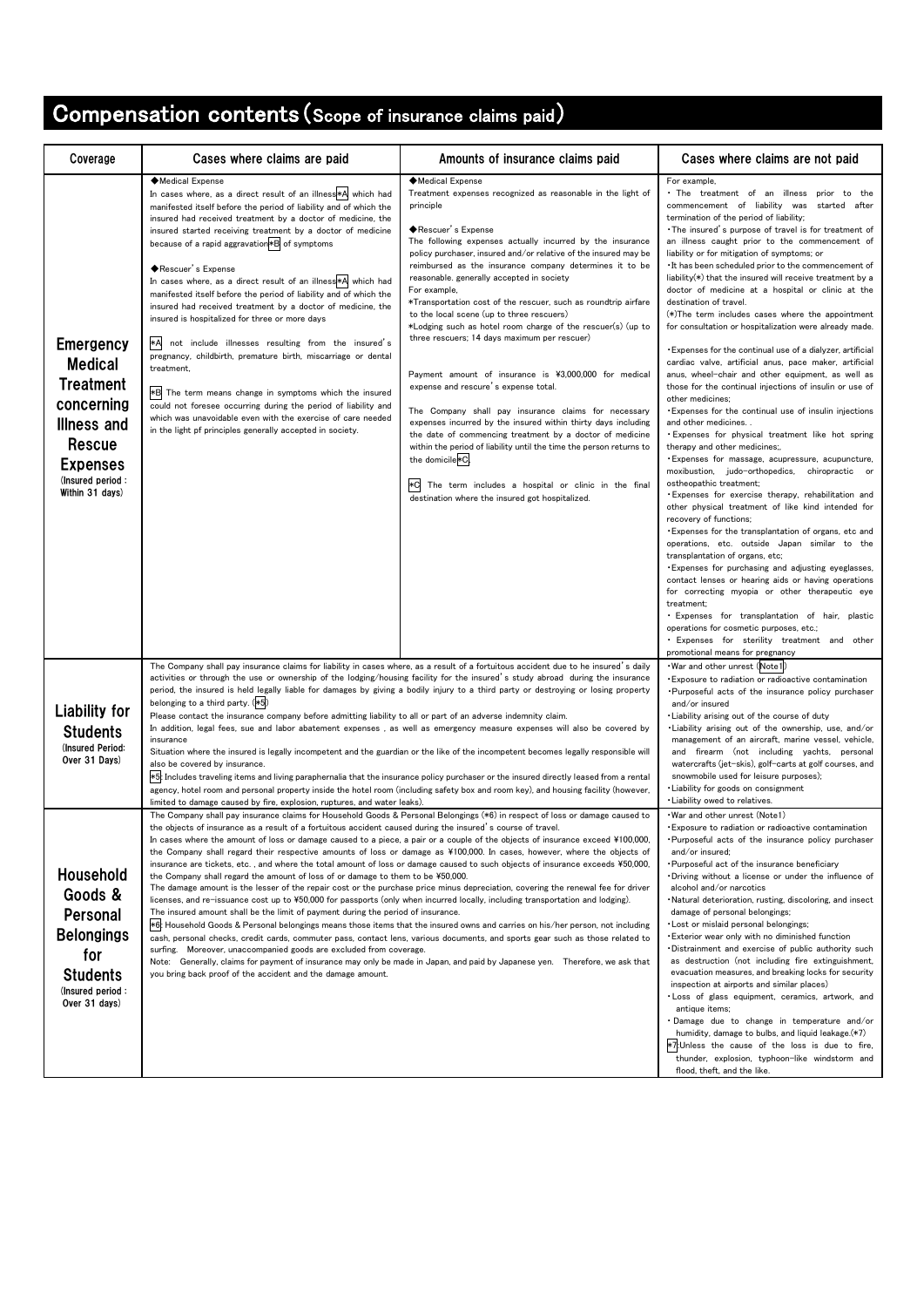### 3. Service Offered by Tokio Marine & Nichido Overseas

### Comprehensive Support Desk

Tokio Marine & Nichido Overseas Support Desk provides aiding and consulting in various situations where the student may become involved with trouble such as illness, injury, and theft while abroad. Students may receive the following service benefits, offered by various specialists in each field, depending on the needs and the type of trouble situated in.

Please contact the Tokio Marine & Nichido Overseas Comprehensive Support Desk when requesting aid and/or consultation for accident, injury, or other troubles involved in. Make sure to check the contact information of the Support Desk for each global region, which is listed in the "Overseas Travel Insurance Handbook."

Information and Referral to the Closest **Hospital** 

Arrangement of Overseas Travel and Hotel for the Rescuer

Consultation on Making a Claim Under the

Information and Reservation of "Cashless" Partner Hospitals

Arrangement of Transportation for the Ill and/or Injured

Emergency Medical Consultation Services Table Travel Protect Services

**Policy** 

Arranging Repatriation of Remains

\*The insured is responsible to pay for any expenses not covered by the Overseas Travel Insurance contract, and for amounts beyond the coverage of the insurance policy premium.

\*Not available in "Liability for Students" and "Damage to Household Goods & Personal Belongings for Students".

### Travel Protect ★★FREE(\*)



#### Telephone Interpretation

When in trouble due to language difficulties, our operator will assist the insured over the phone and pass over the message to the local speaker. Supports 43 different languages



#### Message Delivery

We will deliver messages from the insured to his/her family, workplace, etc. in Japan by phone, fax, and/or E-mail.





▓

Support for Lost/ Stolen Credit Cards

Support for Lost/ Stolen Passports

Hotel Support

**Transportation** Between Airport and Hotel

(Reservation and Arrangement)





Information)

(Reservation, Arrangement, Information)

(\*)Transactional fees related to reservation and arrangement are free, but actual costs of travel or stay such as taxi fare, air fare, and hotel guest bill is to be paid by the insured.